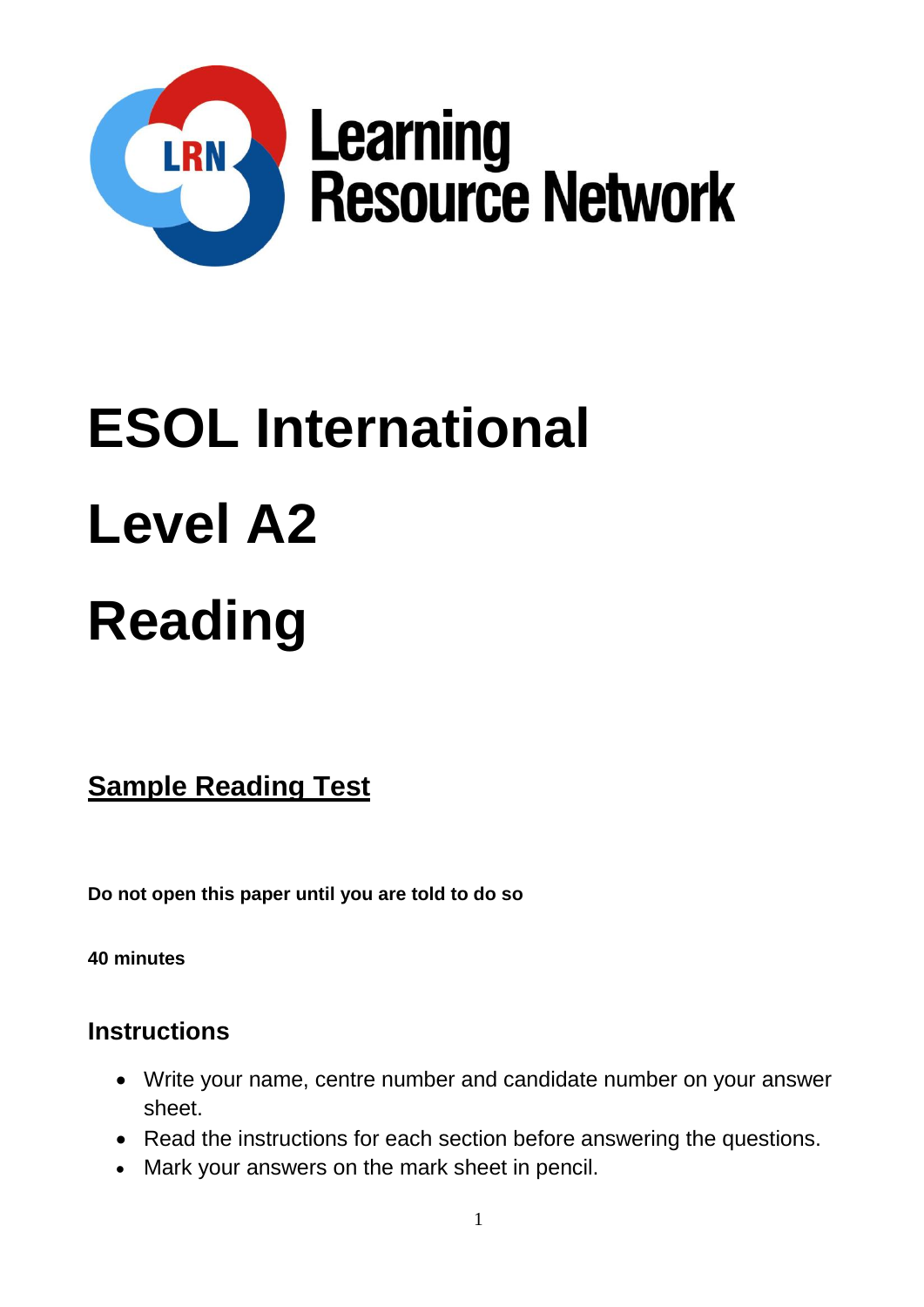## **Section One**

*Questions 1 to 5*

*Read the menu below and answer the questions. The first question is done for you.* 

KIDS MENU We recommend these for children 2 - 7 years old. **STARTERS** BEEF NOODLES CHICKEN WINGS FISH BURGER PIZZA (with cheese or tomato) FRENCH FRIES GRILLED CHEESE SANDWICH **EXTRAS** FRENCH FRIES MASHED POTATO PEAS AND CORN SLICED CARROTS (with a spicy dip) FRESH CUT FRUIT

(orange slices, grapes, banana chunks, blueberries and strawberries)

Also, for older children, 8-12 years old, we will serve ANY menu item from the Kids Menu OR the Adult Menu as a half portion for half the adult price!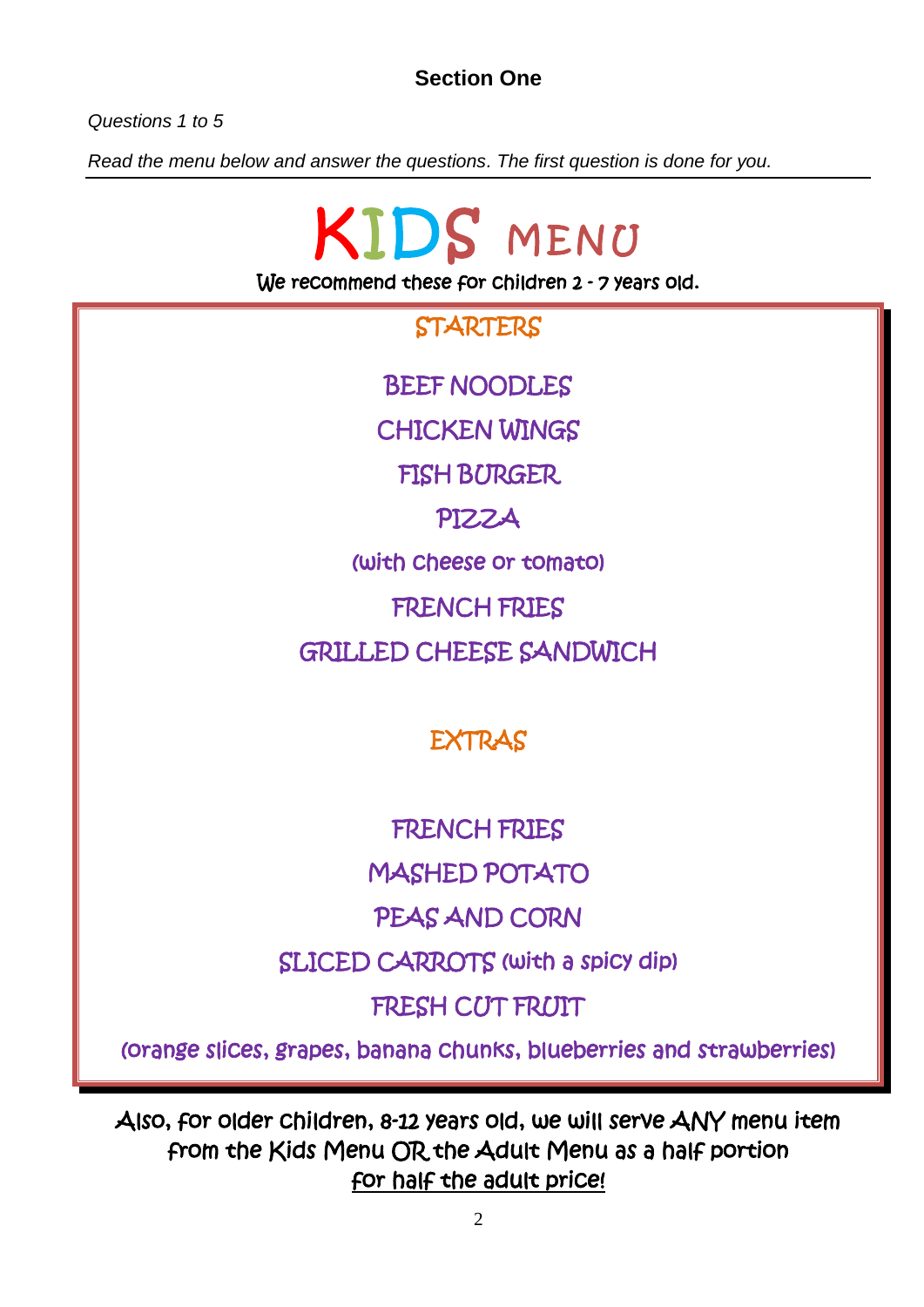0. Who is the menu for?

- a. adults
- **b. children**
- c. children and adults

1. What age group is the menu for?

- a. 0 2
- $b. 2 7$
- c. 8 11

2. Which meal is a 'starter' and also an 'extra' dish?

- a. beef noodles
- b. cut fresh fruit
- c. French fries

3. How many different types of fruit are on offer?

- a. two
- b. five
- c. seven

4. Which menu can a 9 year old order from?

- a. adult and kids
- b. kids only
- c. adult only
- 5. How many potato dishes are there in 'extras'?
- a. 1
- b. 2
- c. 3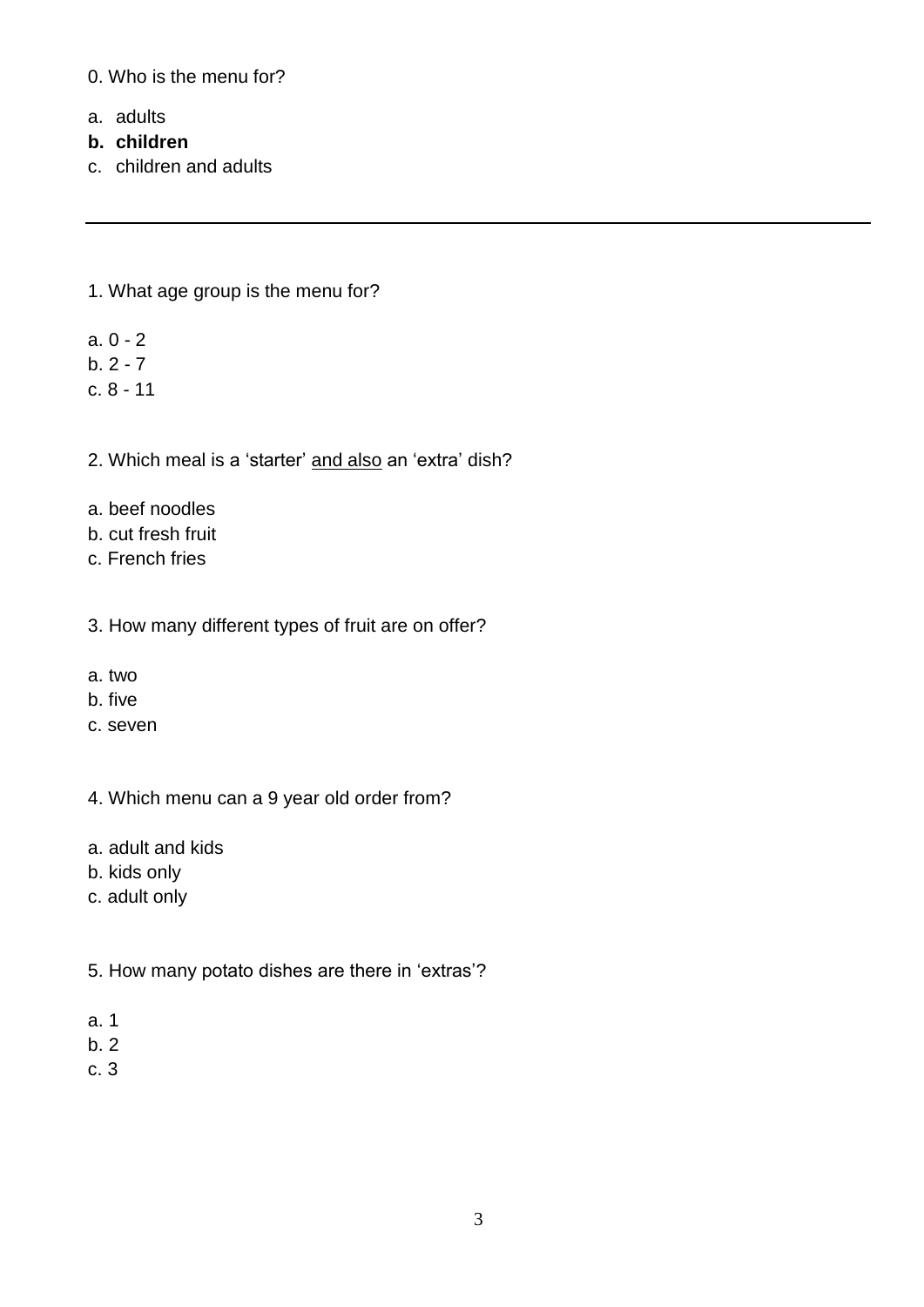## **Section 2**

*Questions 6 to 12*

*Read the job advertisement below and answer the questions. The first question is done for you.*

| www.crookheald.ac.uk/vacancy                                                                    |                                                                                           |  |  |  |  |  |
|-------------------------------------------------------------------------------------------------|-------------------------------------------------------------------------------------------|--|--|--|--|--|
| Hall Manager (part time)                                                                        | <b>Administrator (full time)</b>                                                          |  |  |  |  |  |
| Salary: \$28,251 - \$30,870.                                                                    | Salary: pro-rata to \$18,71 - \$20,409                                                    |  |  |  |  |  |
| <b>Based at Basel Hall</b>                                                                      | <b>Based at Wainsbrough Campus</b>                                                        |  |  |  |  |  |
| Ref: 166/147890/PR                                                                              | Ref: 164/147690/BC                                                                        |  |  |  |  |  |
|                                                                                                 | Closing date: 22 September 2016                                                           |  |  |  |  |  |
| <b>Marketing and Communications</b><br>Officer (part time)<br>Salary: \$24,370 - \$26,629       |                                                                                           |  |  |  |  |  |
| <b>Based at Kirlees Campus</b><br>Ref: 166/627830/AW                                            |                                                                                           |  |  |  |  |  |
| <b>Administrator, Campus Services</b><br>(part time & temporary)<br>Salary: \$18,718 - \$20,409 | Fill in an application form online or contact<br><b>Human Resources for more details.</b> |  |  |  |  |  |
| This is a temporary job for two years.                                                          | Tel: 08652 484537                                                                         |  |  |  |  |  |
| Based at Wainsbrough Campus<br>Ref: 166/627830/AW                                               | Email: enquiries@crookheald.ac.uk.gov                                                     |  |  |  |  |  |
|                                                                                                 | Working for equal opportunities                                                           |  |  |  |  |  |
| Closing date for jobs above:<br>12 September 2016                                               |                                                                                           |  |  |  |  |  |
| Crookheald is the $4th$<br>largest employer in                                                  | 100% of Crookheald's<br>electricity comes from                                            |  |  |  |  |  |

Buckinghamshire.



wind and solar energy.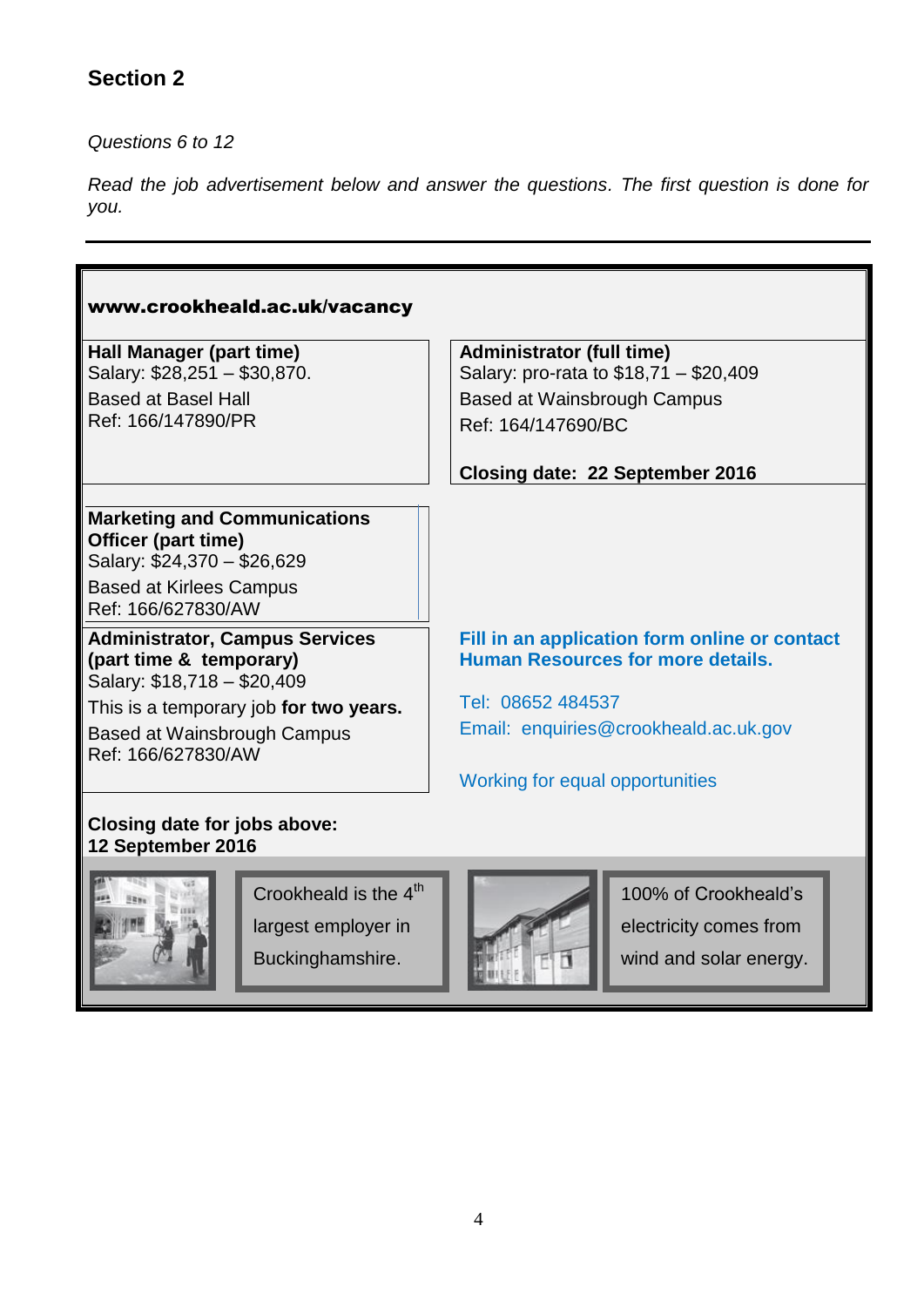| 0. How many jobs are advertised?                                                      |                                                                                           |  |  |  |  |  |
|---------------------------------------------------------------------------------------|-------------------------------------------------------------------------------------------|--|--|--|--|--|
|                                                                                       |                                                                                           |  |  |  |  |  |
| 6. Which job has its office at Kirlees Campus?                                        |                                                                                           |  |  |  |  |  |
| 7. Where is the office for the Hall Manager job?                                      | the control of the control of the control of the control of the control of the control of |  |  |  |  |  |
| 8. Does Crookheald care for the environment?                                          |                                                                                           |  |  |  |  |  |
| 9. Which job is <b>not</b> part time?                                                 |                                                                                           |  |  |  |  |  |
| 10. How can you apply for a job at Crookheald?                                        |                                                                                           |  |  |  |  |  |
| 11. Which department has information about job vacancies? ______________________      |                                                                                           |  |  |  |  |  |
| 12. What is the reference number for the Marketing and<br>Communications Officer job? |                                                                                           |  |  |  |  |  |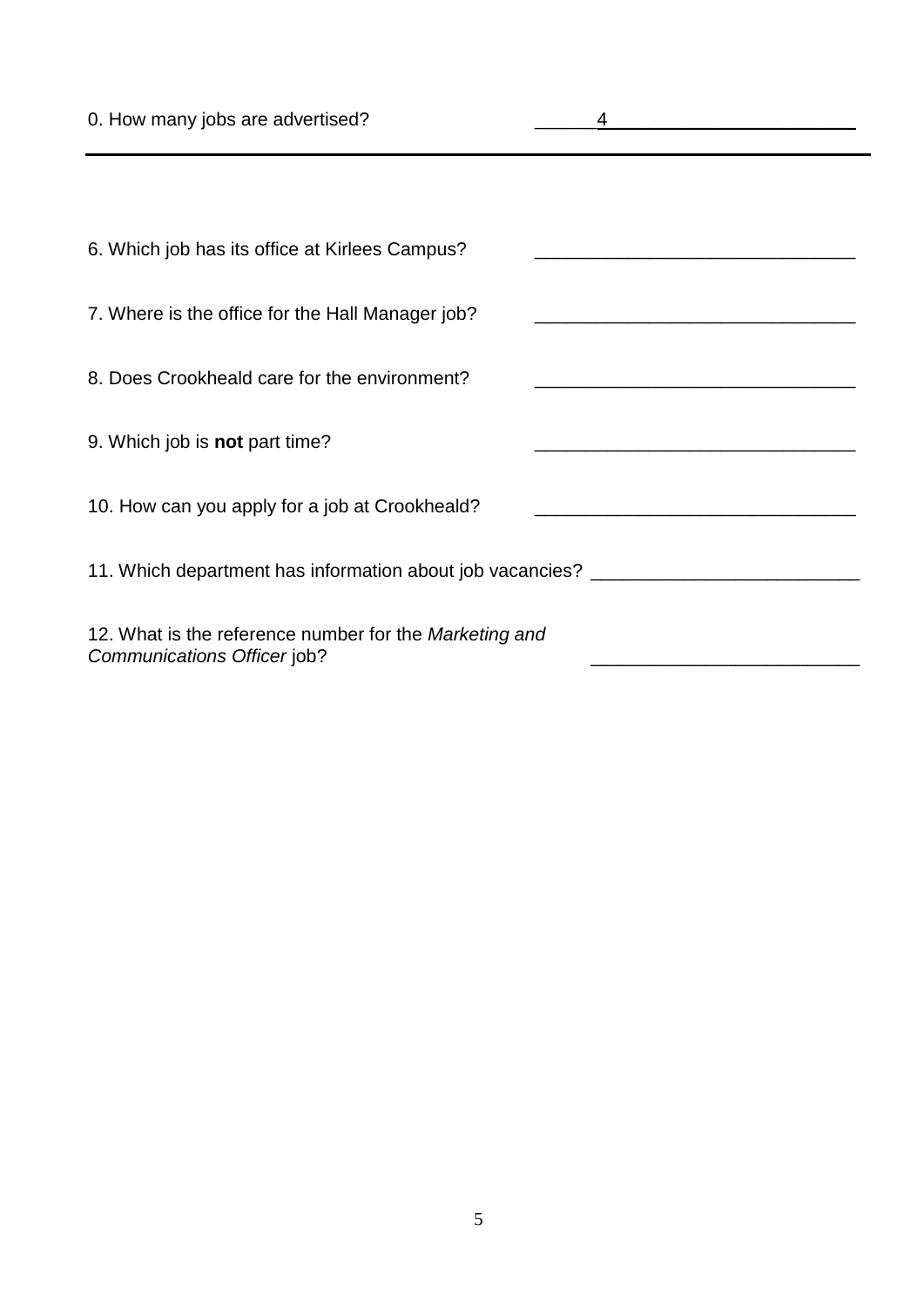#### **Section 3**

### *Questions 13 to 20*

*Read the e-mail below and fill in the missing words from the box below. The first one is done for you.*

*There are two extra words you don't need to use.*

| and                                                                                            | would      |    | Dear | can |    | do |      | care |  |
|------------------------------------------------------------------------------------------------|------------|----|------|-----|----|----|------|------|--|
|                                                                                                | enjoy      | in | at   |     | on |    | want |      |  |
|                                                                                                |            |    |      |     |    |    |      |      |  |
| (0) $D\ell A\gamma$ Ahmed,                                                                     |            |    |      |     |    |    |      |      |  |
| How are you? I hope you, your family and friends are well.                                     |            |    |      |     |    |    |      |      |  |
| It's my birthday on 23rd October (13)____________ I'm organising a party. I'm very excited!    |            |    |      |     |    |    |      |      |  |
| (14)________________ you like to join us? The party is (15)___________ Saturday, 24th October, |            |    |      |     |    |    |      |      |  |
| and starts (16) _________ 7pm. I'm booking the local restaurant in New Street.                 |            |    |      |     |    |    |      |      |  |
|                                                                                                |            |    |      |     |    |    |      |      |  |
| I don't (17)________________ a present but everybody is bringing some food.                    |            |    |      |     |    |    |      |      |  |
| (18) _______________ you get some ice-cream for dessert?                                       |            |    |      |     |    |    |      |      |  |
|                                                                                                |            |    |      |     |    |    |      |      |  |
| I talked to Ming-Li and she can come, too. She's sorting out the music. We're going to         |            |    |      |     |    |    |      |      |  |
| (19)                                                                                           | the party! |    |      |     |    |    |      |      |  |
|                                                                                                |            |    |      |     |    |    |      |      |  |
| Give me a call later today.                                                                    |            |    |      |     |    |    |      |      |  |
|                                                                                                |            |    |      |     |    |    |      |      |  |
|                                                                                                |            |    |      |     |    |    |      |      |  |
| Salma                                                                                          |            |    |      |     |    |    |      |      |  |